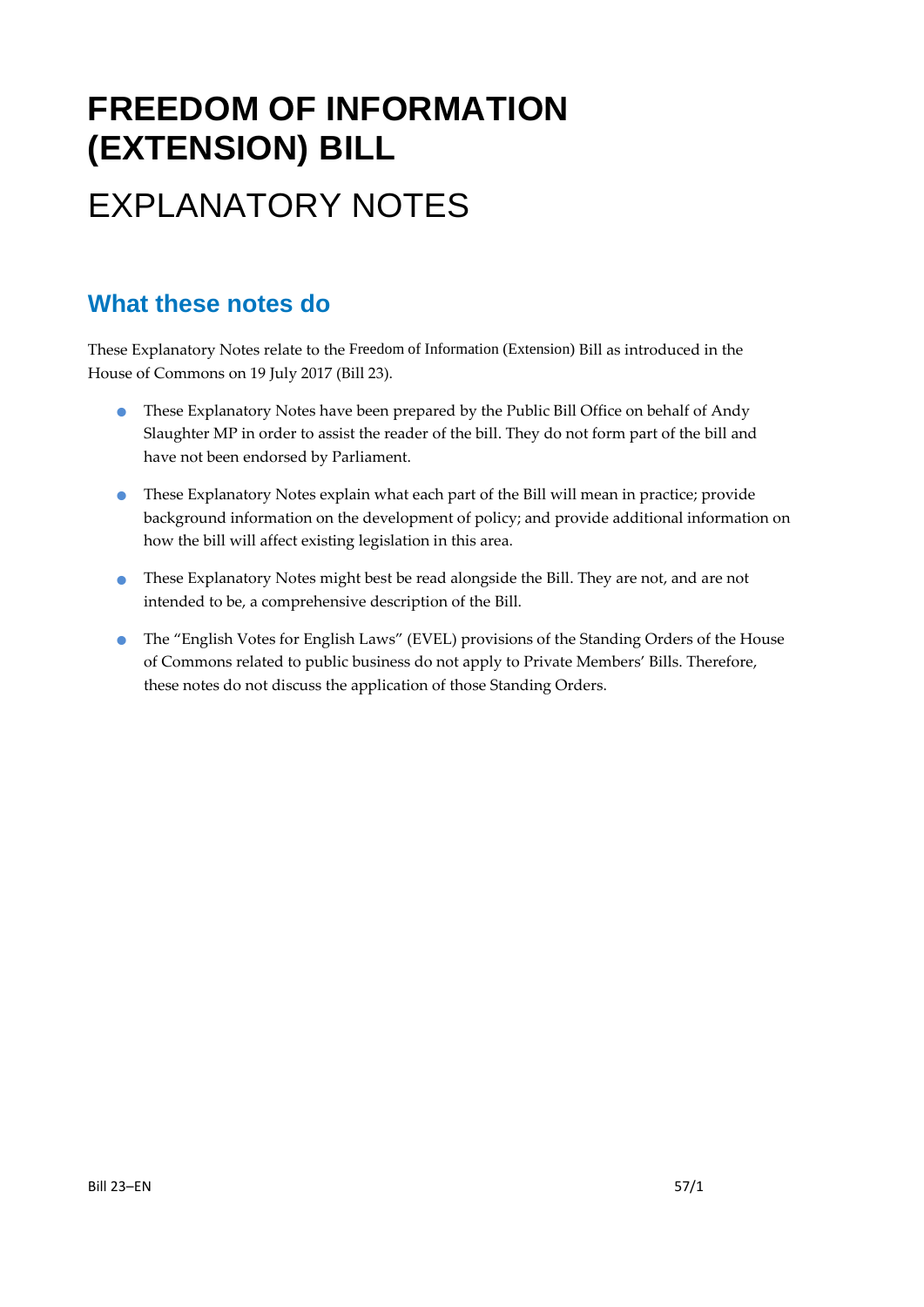### **Table of Contents**

| Subject                                                                                    | Page of these Notes          |
|--------------------------------------------------------------------------------------------|------------------------------|
| Overview of the Bill                                                                       | $\overline{2}$               |
| Policy background                                                                          | $\overline{2}$               |
| Extension of the Freedom of Information Act to certain persons<br>Contractors              | $\overline{\mathbf{c}}$<br>3 |
| Territorial extent and application                                                         | 3                            |
| <b>Commentary on provisions of Bill</b>                                                    | 3                            |
| Clause 1 and Schedule: Extension of the Freedom of Information Act 2000 to certain persons | 3                            |
| Clause 2: Application of the Freedom of Information Act 2000 to contractors                | 3                            |
| Clause 3: Contractors: powers of entry and inspection                                      | 3                            |
| Clause 4: Offence of altering etc. records with the intent to prevent disclosure           | 4                            |
| Commencement                                                                               | $\overline{4}$               |
| Financial implications of the Bill                                                         | 5                            |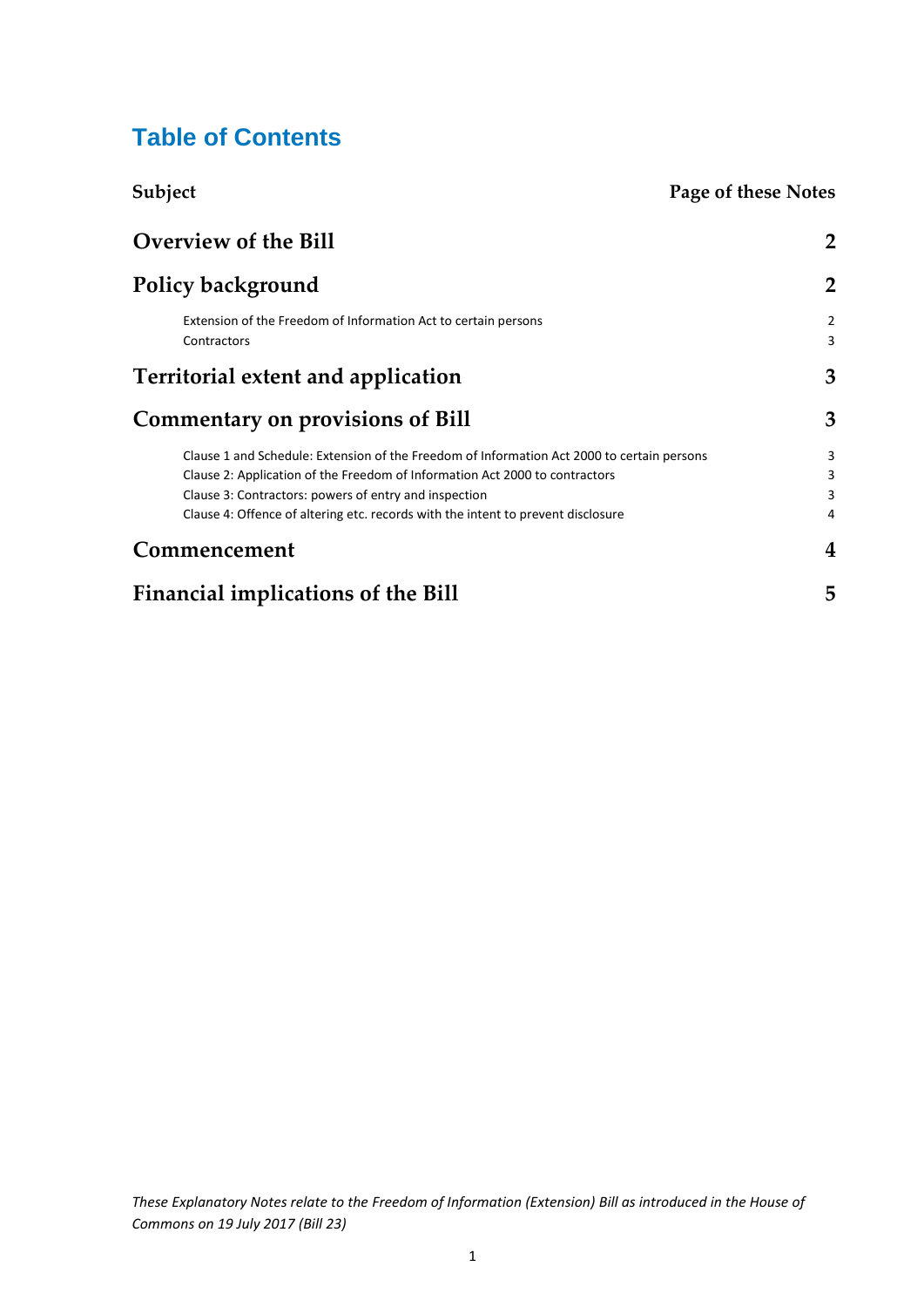## <span id="page-2-0"></span>**Overview of the Bill**

- 1 The Bill seeks to amend the Freedom of Information Act 2000 so that the provisions of that Act ("the 2000 Act") apply to social housing providers, local safeguarding children boards, Electoral Registration Officers and Returning Officers.
- 2 The Bill also seeks to amend the 2000 Act so that information held by contractors acting for or on behalf of public authorities will, where that information is held in connection with the performance or proposed performance of the contract, be deemed to be held on behalf of the public authority for the purposes of the 2000 Act or the Environmental Information Regulations 2004. The Bill will also extend the powers of entry and inspection to contractors holding information on behalf of public authorities. It also amends the provisions relating to the offence of destroying or altering requested information in order to prevent its disclosure.
- 3 The Bill's long title as introduced included a reference to including the Housing Ombudsman as a public authority for the purposes of the 2000 Act. However, in the time since the introduction of the Bill and its publication, the Housing Ombudsman has been included in Schedule 1 to the 2000 Act by the Freedom of Information (Additional Public Authorities) Order 2018. The Bill text does not therefore refer to the Housing Ombudsman.

# <span id="page-2-1"></span>**Policy background**

#### <span id="page-2-2"></span>Extension of the Freedom of Information Act to certain persons

- 4 The Freedom of Information Act 2000 confers a general right of access to information held by public authorities. Section 3 of the 2000 Act defines a public authority as a person listed in Schedule 1 to the 2000 Act, a person designated by order under section 5 of the 2000 Act, or a publicly-owned company defined in section 6 of the 2000 Act.
- 5 While the list of public authorities in Schedule 1 to the 2000 Act has been adjusted since it was passed, the 2000 Act does not currently list electoral registration officers, returning officers, acting returning officers, providers of social housing or local safeguarding children boards as public authorities.
- 6 Returning Officers and Electoral Registration Officers, while usually local government officers, are not considered public authorities for the purposes of the 2000 Act. Even if information is held on their behalf by a public authority, this information is not subject to the 2000 Act. Guidance issued by the Information Commissioner's Office ("Definition document for principal local Authorities ") states that "We recognise that the offices of the Returning Officer and of the Electoral Registration Officer are separate to the functions of local authorities. Information held by a local authority on behalf of these two officers is not currently covered by the [the 2000 Act]". This guidance was confirmed in decisions of the Information Commissioner, for example in a decision notice issued by the Information Commissioner's Office in respect of Luton Borough Council on 19 November 2015, which stated that "a Returning Officer is not a public authority subject to [the 2000 Act]. Therefore information produced/received by the Returning Officer is out of scope of [the 2000 Act]".
- 7 The Bill therefore seeks to explicitly include returning officers, acting returning officers, and electoral registration officers as public authorities for the purpose of the 2000 Act.
- 8 Registered providers of social housing (principally housing associations) and local safeguarding children boards are also not subject to the 2000 Act. The Bill seeks to list both as persons considered public authorities for the purpose of the 2000 Act.

*These Explanatory Notes relate to the Freedom of Information (Extension) Bill as introduced in the House of Commons on 19 July 2017 (Bill 23)*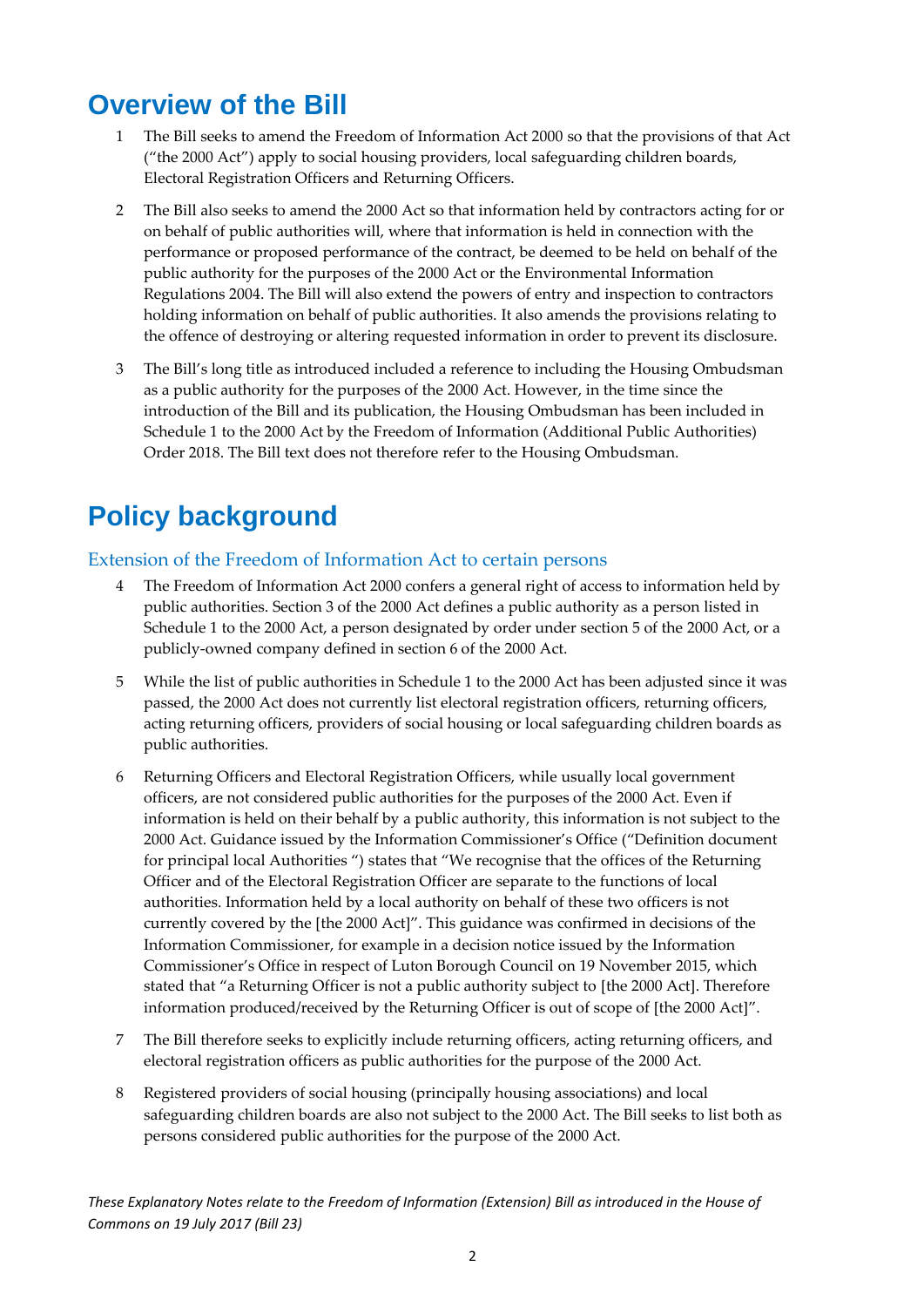#### <span id="page-3-0"></span>**Contractors**

- 9 Section 3(2) of the 2000 Act states that information "held by the public authority" also includes information "held by another person on behalf of an authority". Therefore, information that a contractor holds on behalf of a public authority is also in scope of a FOIA request, even if the authority never physically holds it in its own hard copy or electronic files.
- 10 However, this does not include all information that may be held by the contractor in connection with the performance or proposed performance of a contract. Guidance by the Information Commissioner's Office ("Outsourcing and freedom of information - guidance document") gives examples of cases where information held by contractors in connection with the performance of a contract has been deemed not to be held on behalf of the public authority, and therefore the information was not subject to disclosure under the 2000 Act. The cases referred to in the ICO guidance have included the training and qualifications of public authority staff seconded to a contractor, the technical construction files for bus lane cameras, and information regarding the procurement, preparation and handling of turf and seed by a contractor to a public authority. In these cases, the information held by a contractor was not deemed to be accessible under the 2000 Act.
- 11 This Bill therefore seeks to provide certainty regarding the position of contractors and sub-contractors, by requiring all contracts between a public authority and a contractor to be deemed to include a provision that all information held by the contractor or sub-contractor in connection with the performance or proposed performance of the contract is deemed to be held on behalf of the public authority, and is therefore in scope of the 2000 Act as per section 3(2).

### <span id="page-3-1"></span>**Territorial extent and application**

12 The Freedom of Information Act 2000 extends to the whole of the United Kingdom. As all of the provisions of this Bill seek to amend the 2000 Act, this Bill also extends to the whole of the United Kingdom.

## <span id="page-3-2"></span>**Commentary on provisions of Bill**

#### <span id="page-3-3"></span>Clause 1 and Schedule: Extension of the Freedom of Information Act 2000 to certain

#### persons

13 Clause 1 and the Schedule would amend Schedule 1 to the 2000 Act to include the persons listed in the Schedule to the Bill as "public authorities" for the purposes of the 2000 Act.

#### <span id="page-3-4"></span>Clause 2: Application of the Freedom of Information Act 2000 to contractors

14 Clause 2 provides that information held by a contractor or sub-contractor about the performance or proposed performance of a public service contract is deemed to be held on the authority's behalf. It would then automatically be available to an FOI requester via a request to the authority unless an FOI exemption applied. Environmental information held by contractors would similarly be available under the Environmental Information Regulations.

#### <span id="page-3-5"></span>Clause 3: Contractors: powers of entry and inspection

15 Clause 3 would extend some of the Information Commissioner's powers to contractors and subcontractors. When the Commissioner investigates a complaint from a requester she can obtain the disputed information from a public authority by issuing an Information Notice under section 51 of FOIA. The clause would allow her to obtain information from a contractor

*These Explanatory Notes relate to the Freedom of Information (Extension) Bill as introduced in the House of Commons on 19 July 2017 (Bill 23)*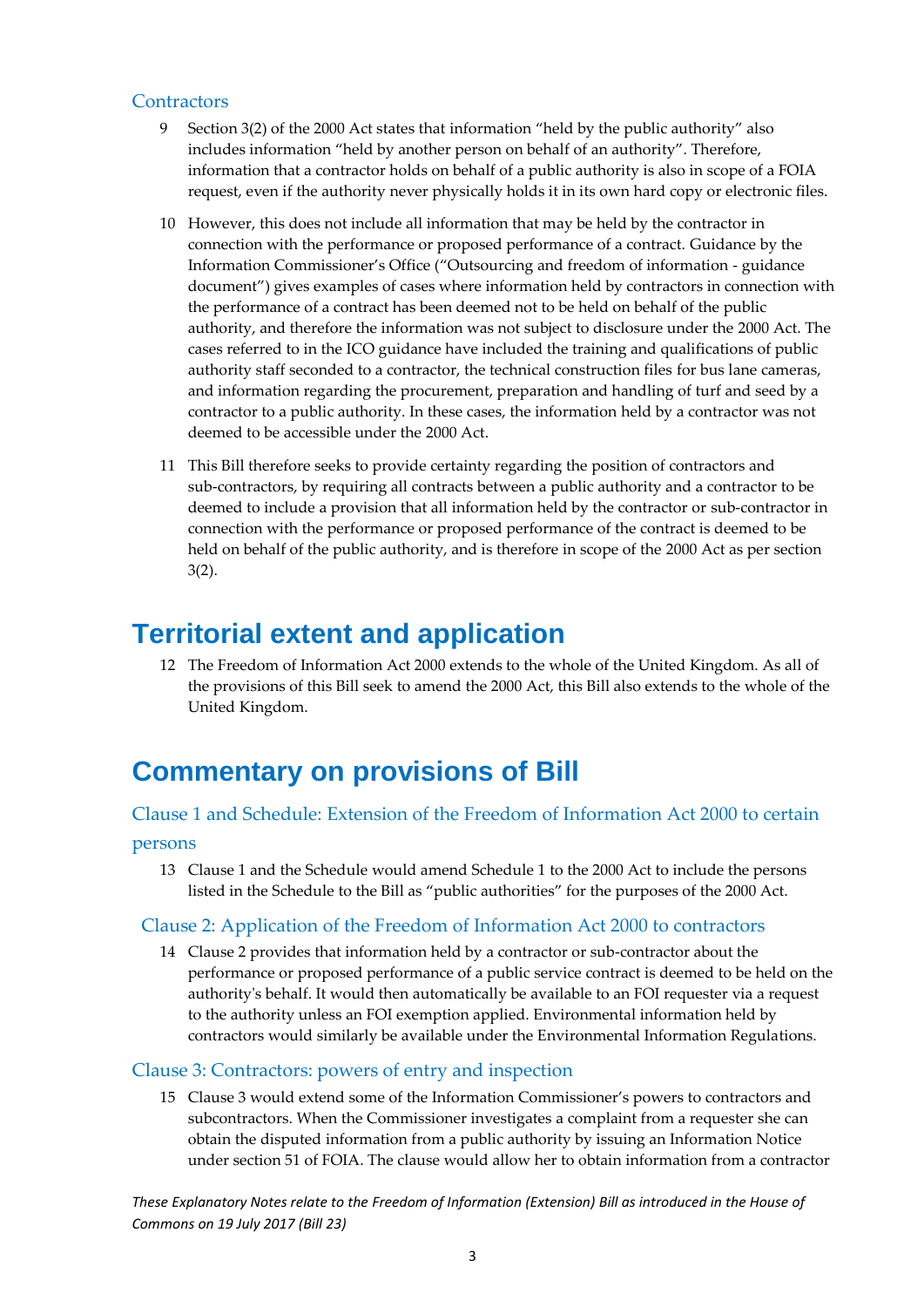or subcontractor in the same way. The Commissioner can also apply for a search warrant to enter an authority's premises in certain circumstances. This power would be extended to a contractor's or sub-contractor's premises.

#### <span id="page-4-0"></span>Clause 4: Offence of altering etc. records with the intent to prevent disclosure

- 16 Clause 4 replaces the existing section 77 of the 2000 Act, in order to make a number of changes to the offence that occurs when a person alters, defaces, blocks, erases, destroys or conceals information with the intention of preventing disclosure of the information to which a person applying under the 2000 Act would have been entitled.
- 17 The principal change, in subsection (2) of the new section 77, is to apply section 77 to any person holding information on behalf of the public authority. A public authority (or one of its employees) which deliberately destroys or alters a record containing information which has been requested with the intention of preventing its disclosure currently commits an offence under section 77 of the FOIA. This clause would extend that offence to a contractor or sub-contractor or their staff.
- 18 Proceedings for the present offence must be brought within 6 months of the offence occurring (the effect of section 127(1) of the Magistrates Court Act 1980). Until recently the same restriction applied to equivalent offence under the Data Protection Act (concealing information sought in a subject access request). However, section 173 of the new Data Protection Act 2018 allows a prosecution for this offence to be brought within 6 months of the offence coming to the prosecutor's attention, subject to a 3 year maximum period. The Bill adopts this approach for the section 77 offence.

### <span id="page-4-1"></span>**Commencement**

19 Clause 6 states that the 2000 Act comes into force three months after the day on which it is passed.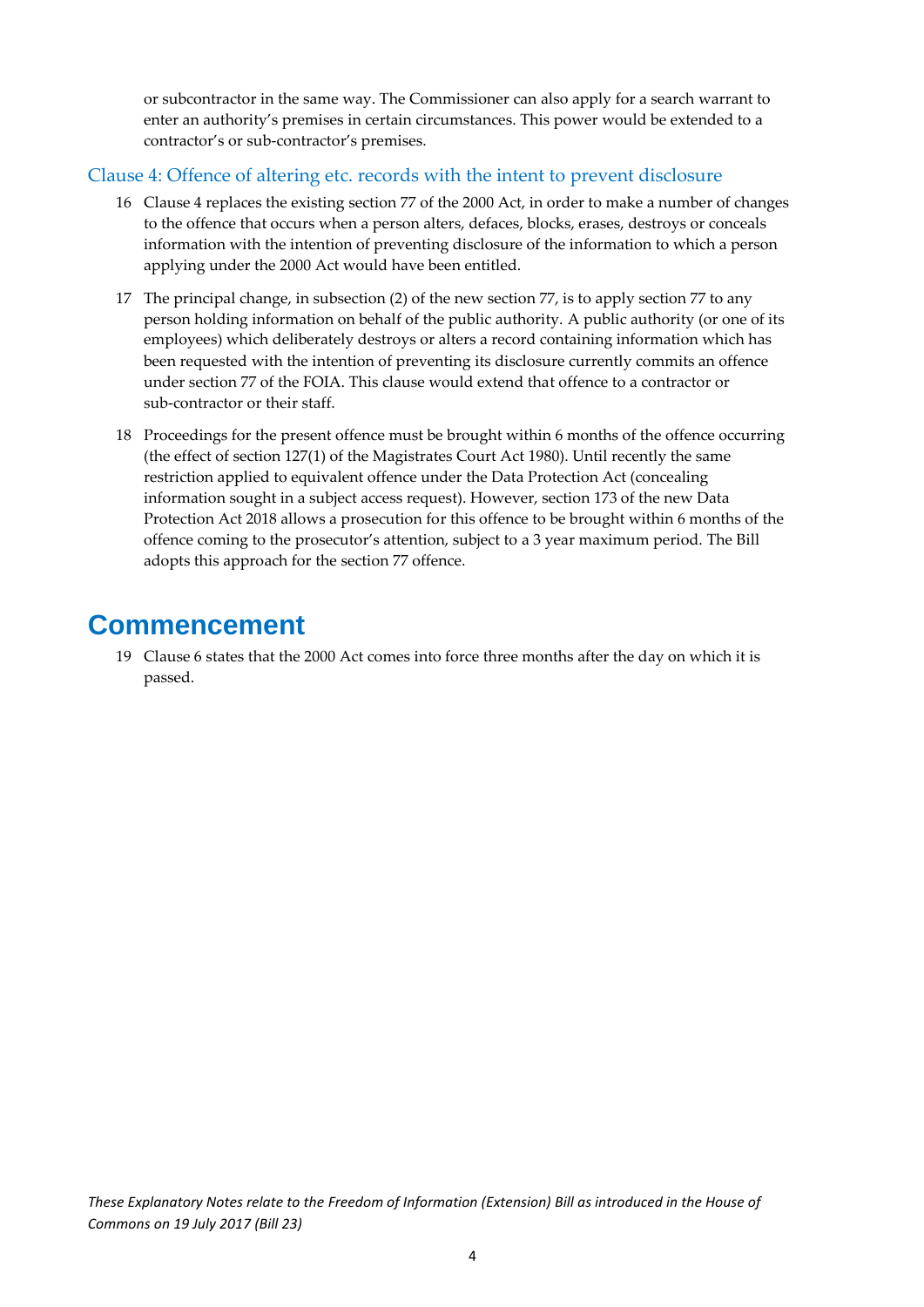## <span id="page-5-0"></span>**Financial implications of the Bill**

- 20 Additional costs may arise where there is an increase in applications to the Information Commissioner for decisions, and any subsequent enforcement action taken by the Commissioner. The provisions of this Bill may lead to the number of applications increasing due to a greater number of public authorities to which the 2000 Act applies.
- 21 The 'Investigative study to inform the FOIA (2000) post-legislative review cost exercise' by IPSOS MORI for the Ministry of Justice, published in March 2012, estimated that the average cost for central government of handling a request for information was £184 in staff time, and for public authorities in the wider public sector they estimated the average to be £164. There is no obligation for public authorities to comply with vexatious requests or those that exceed the costs threshold determined by the Minister for the Cabinet Office or the Secretary of State.
- 22 It is probable that additional costs to local authorities would arise due to the inclusion of Returning Officers, Acting Returning Officers and Electoral Registration Officers as public authorities covered by the 2000 Act. Unless the costs of processing Freedom of Information requests were deemed to be an electoral expense, and included in the permitted expenses under an Order made under section 29(3), (3A) and (4C) of the Representation of the People Act 1983, these costs would be probably be borne by the local authority to which the officer is connected as part of that local authority's normal expenditure.
- 23 The application of the 2000 Act to contractors will be likely to lead to provisions involving the cost of handling those requests being included in any contracts drawn up between the contractor and public authorities. It is difficult to estimate what the total public cost of these provisions would be as it would depend on the provisions of any contracts between public authorities and contractors. It is likely that some amount of the costs for handling requests would be borne by the public authority.
- 24 Based on the above cost implications, a money resolution will be required for this Bill. Clause 5 of the Bill contains financial provisions that are necessary due to the cost implications of the Bill.